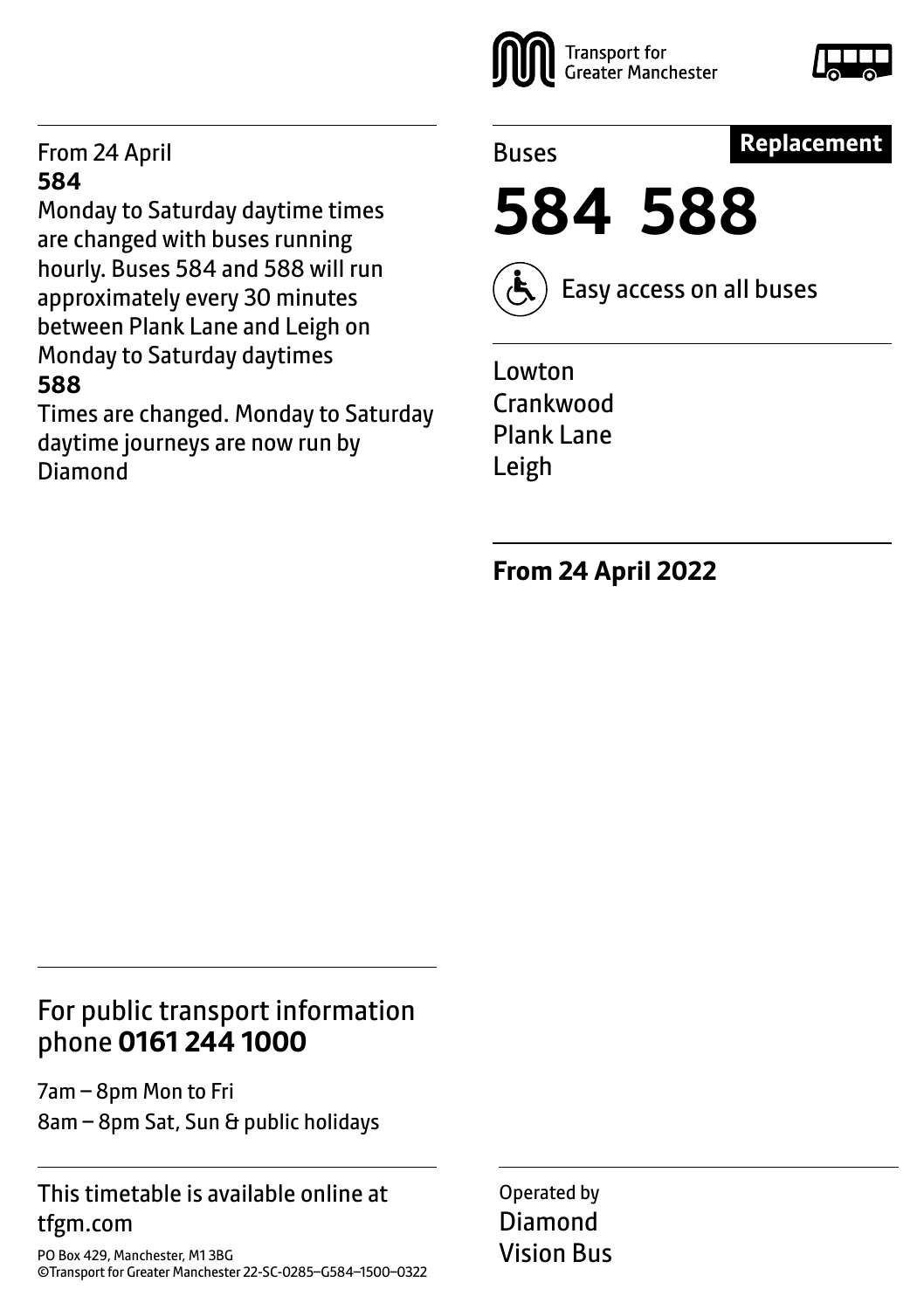# Additional information

# Alternative format

To ask for leaflets to be sent to you, or to request large print, Braille or recorded information phone 0161 244 1000 or visit tfgm.com

## Easy access on buses

 Journeys run with low floor buses have no steps at the entrance, making getting on and off easier. Where shown, low floor buses have a ramp for access and a dedicated space for wheelchairs and pushchairs inside the bus. The bus operator will always try to provide easy access services where these services are scheduled to run.

# Using this timetable

Timetables show the direction of travel, bus numbers and the days of the week. Main stops on the route are listed on the left. Where no time is shown against a particular stop, the bus does not stop there on that journey. Check any letters which are shown in the timetable against the key at the bottom of the page.

# Where to find information about service changes

tfgm.com Bus station posters Leaflets from outlets.

# Tickets and information

Bus companies offer a range of tickets for use on their own buses. For travel on any service in the County, use System One tickets, including DaySaver. Travelshops provide tickets, information and journey planning advice on buses, trains and trams for work and pleasure.

# Using the 24 hour clock

Times are shown in four figures. The first two are the hour and the last two are the minutes.

0753 is 53 minutes past 7am 1953 is 53 minutes past 7pm



# Operator details

#### **Diamond**

Weston Street Bolton BL3 2AW Telephone 01204 937535 Email commentsdiamondbusnorthwest@rotala.co.uk www.diamondbuses.com **Vision Bus**

Unit 1E Blackrod Interchange Station Road Blackrod Bolton BL6 5JE Telephone 01204 468 288

# **Travelshops**

#### **Leigh Bus Station**

Monday to Friday 7am to 5.30pm Saturday 8.30am to 1.15pm and 2pm to 4pm Sunday\* Closed \*Including public holidays

Printed on coated recycled paper made using 50% recycled fibre from post consumer sources and 50% virgin fibre from sustainable forests.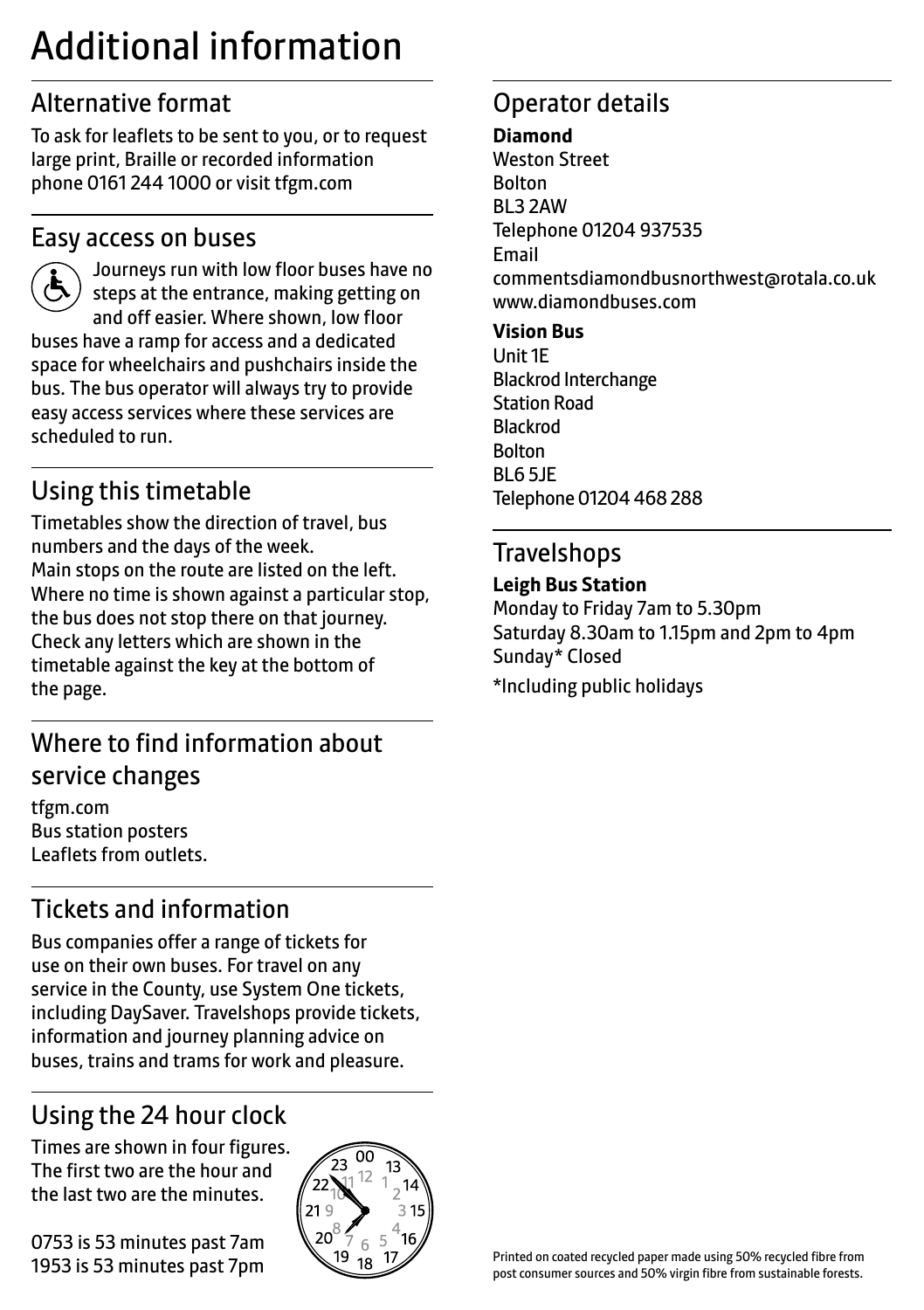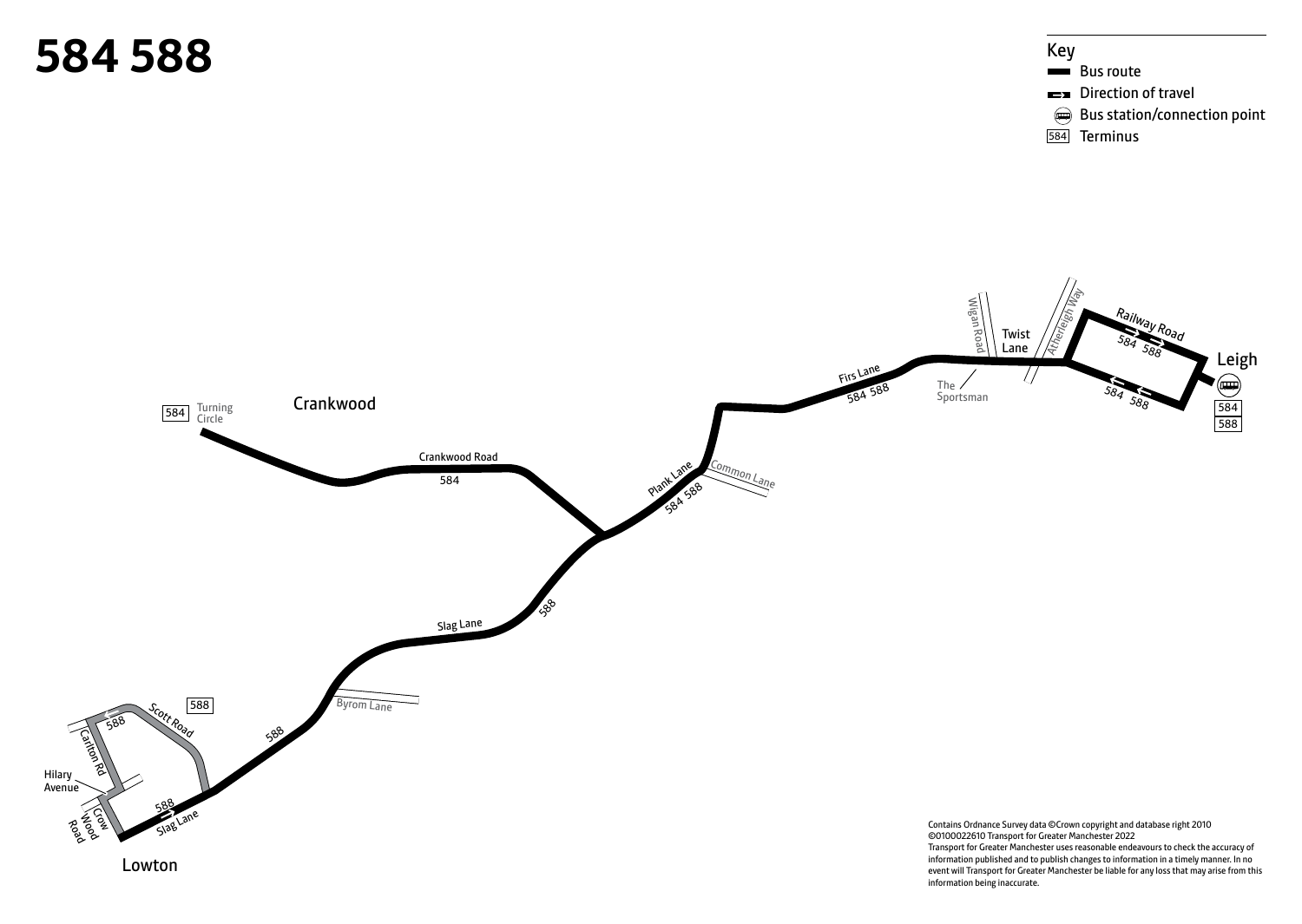### Mondays to Fridays

|                           | M    |      |      |      |           |      |      |     |     |           |      |      | M    | Ma   | M    | Ma   | Ma   | Ma   |
|---------------------------|------|------|------|------|-----------|------|------|-----|-----|-----------|------|------|------|------|------|------|------|------|
|                           | 588  | 584  | 588  | 584  | 588       | 584  |      | 588 | 584 |           | 584  | 588  | 584  | 588  | 584  | 588  | 584  | 588  |
| Lowton, Scott Road        | 0639 |      | 0744 |      | 0849      |      |      | 49  |     | mins past |      | 1754 |      | 1845 |      | 2024 |      | 2224 |
| Crankwood, Turning Circle |      | 0712 |      | 0817 |           | 0922 | then |     | 22  | each      | 1722 |      | 1827 |      | 1922 |      | 2051 |      |
| Plank Lane/Common Lane    | 0649 | 0718 | 0754 | 0823 | 0859      | 0928 | at   | 59  | 28  | hour      | 1728 | 1804 | 1833 | 1853 | 1928 | 2032 | 2057 | 2232 |
| Leigh, Bus Station        | 0656 | 0725 | 0801 | 0830 | 0906 0935 |      |      | 06  | 35  | until     | 1735 | 1811 | 1840 | 1859 | 1935 | 2038 | 2104 | 2238 |
|                           |      |      |      |      |           |      |      |     |     |           |      |      |      |      |      |      |      |      |
|                           | Ma   |      |      |      |           |      |      |     |     |           |      |      |      |      |      |      |      |      |
|                           | 584  |      |      |      |           |      |      |     |     |           |      |      |      |      |      |      |      |      |
| Crankwood, Turning Circle | 2251 |      |      |      |           |      |      |     |     |           |      |      |      |      |      |      |      |      |
| Plank Lane/Common Lane    | 2257 |      |      |      |           |      |      |     |     |           |      |      |      |      |      |      |      |      |
| Leigh, Bus Station        | 2304 |      |      |      |           |      |      |     |     |           |      |      |      |      |      |      |      |      |

### **Saturdays**

|                           |           |         |      |     |     |           |      | M    | Ma   | M    |      | Ma Ma | Ma Ma     |       |  |
|---------------------------|-----------|---------|------|-----|-----|-----------|------|------|------|------|------|-------|-----------|-------|--|
|                           | 584       | 588     |      | 584 | 588 |           | 588  | 584  | 588  | 584  | 588  | 584   | 588       | - 584 |  |
| Lowton, Scott Road        |           | 0849    |      |     | 49  | mins past | 1749 |      | 1845 |      | 2024 |       | 2224      |       |  |
| Crankwood, Turning Circle | 0822      |         | then | -22 |     | each      |      | 1822 |      | 1922 |      | 2051  |           | 2251  |  |
| Plank Lane/Common Lane    | 0828      | 0859 at |      | 28  | 59  | hour      | 1759 | 1828 | 1853 | 1928 | 2032 | 2057  | 2232 2257 |       |  |
| Leigh, Bus Station        | 0835 0906 |         |      | 35  | 06  | until     | 1806 | 1835 | 1859 | 1935 | 2038 | 2104  | 2238 2304 |       |  |

#### Sundays and public holidays (except Christmas and New Year period)

|                           | MM a | MM a      | MM a |      |      | Ma Ma Ma |      |      |      |      |      |      | Ma Ma Ma Ma Ma Ma Ma | Mа             | MM a |
|---------------------------|------|-----------|------|------|------|----------|------|------|------|------|------|------|----------------------|----------------|------|
|                           | 588  | 584       | 588  | 584  | 588  | 584      | 588  | 584  | 588  | 584  | 588  | 584  | 588                  | 584            | 588  |
| Lowton, Scott Road        | 0824 |           | 1024 |      | 1224 |          | 1424 |      | 1624 |      | 1824 |      | 2024                 |                | 2224 |
| Crankwood, Turning Circle |      | 0851      |      | 1051 |      | 1251     |      | 1451 |      | 1651 |      | 1851 |                      | 2051           |      |
| Plank Lane/Common Lane    | 0832 | 0857      | 1032 | 1057 | 1232 | 1257     | 1432 | 1457 | 1632 | 1657 | 1832 | 1857 | 2032                 | 2057 2232      |      |
| Leigh, Bus Station        |      | 0838 0904 | 1038 | 1104 | 1238 | 1304     | 1438 | 1504 | 1638 | 1704 | 1838 | 1904 |                      | 2038 2104 2238 |      |

For details of buses during the Christmas and New Year period, please phone 0161 244 1000

M – Journey provided with the financial support of Transport for Greater Manchester

a – Run by Vision Bus. All other journeys are run by Diamond

W– All bus 584 and 588 journeys are run using easy access buses. See inside front cover of this leaflet for details